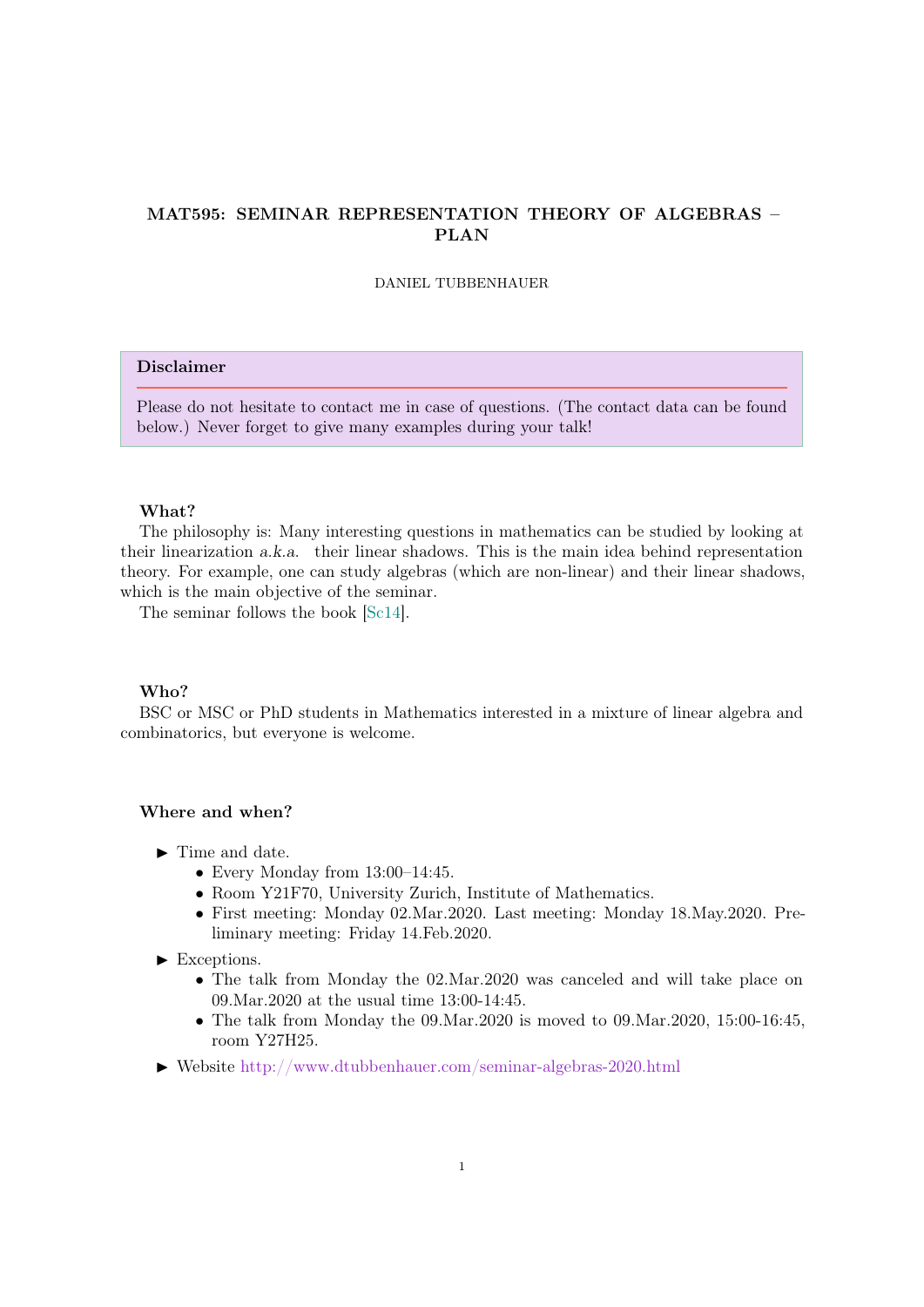

#### Schedule and some details.

- $> 1<sup>th</sup>$  talk "Representations of quivers I".
	- Speaker. Mariya.
	- Date. 09. Mar. 2020, 13:00 14:45.
	- **Topic.** The basic concepts regarding quivers.
	- Plan. Introduce the notions of quivers [\[Sc14,](#page-4-0) Definition 1.1] and their representations [\[Sc14,](#page-4-0) Definition 1.2]. Explain the two corresponding examples. Move on to morphisms of representations, and present [\[Sc14,](#page-4-0) Proposition 1.1], doing the examples carefully. Then direct sums of representations, with [\[Sc14,](#page-4-0) Theorem 1.2] being the main goal of the talk. On your way, explain [\[Sc14,](#page-4-0) Categories 1 and 2].
	- Main goals. Present and explain the Krull–Schmidt theorem [\[Sc14,](#page-4-0) Theorem 1.2] carefully, while focusing presenting the examples.
	- Note. There are plenty of examples in the book, and examples are important. Skip proofs if necessary. The "Goal of representation theory" should be presented.
	- Literature. [\[Sc14,](#page-4-0) Sections 1.1 and 1.2], [\[Sc14,](#page-4-0) Problem 1.2].
- $> 2<sup>th</sup>$  talk "Representations of quivers II".
	- Speaker. Therese.
	- Date. 09. Mar. 2020, 15:00 16:45.
	- **Topic.** The first instance of an Auslander–Reiten quiver.
	- Plan. Explain all ingredients needed to understand short exact sequences and their properties, cf. [\[Sc14,](#page-4-0) Section 1.3], in particular, [\[Sc14,](#page-4-0) Proposition 1.8] whose proof you should summarize, not giving all the details. Do the same with [\[Sc14,](#page-4-0) Section 1.4], do not miss the twin theorems [Sc14, Theorem 1.10 and 1.13]. Spent 20 minutes to finally explain [\[Sc14,](#page-4-0) Section 1.5], in particular, [\[Sc14,](#page-4-0) Example 1.14 and Problem 1.3.1]. Do as many examples as possible – the problem section should be another source for such examples.
	- Main goals. The main point is to present [\[Sc14,](#page-4-0) Section 1.5].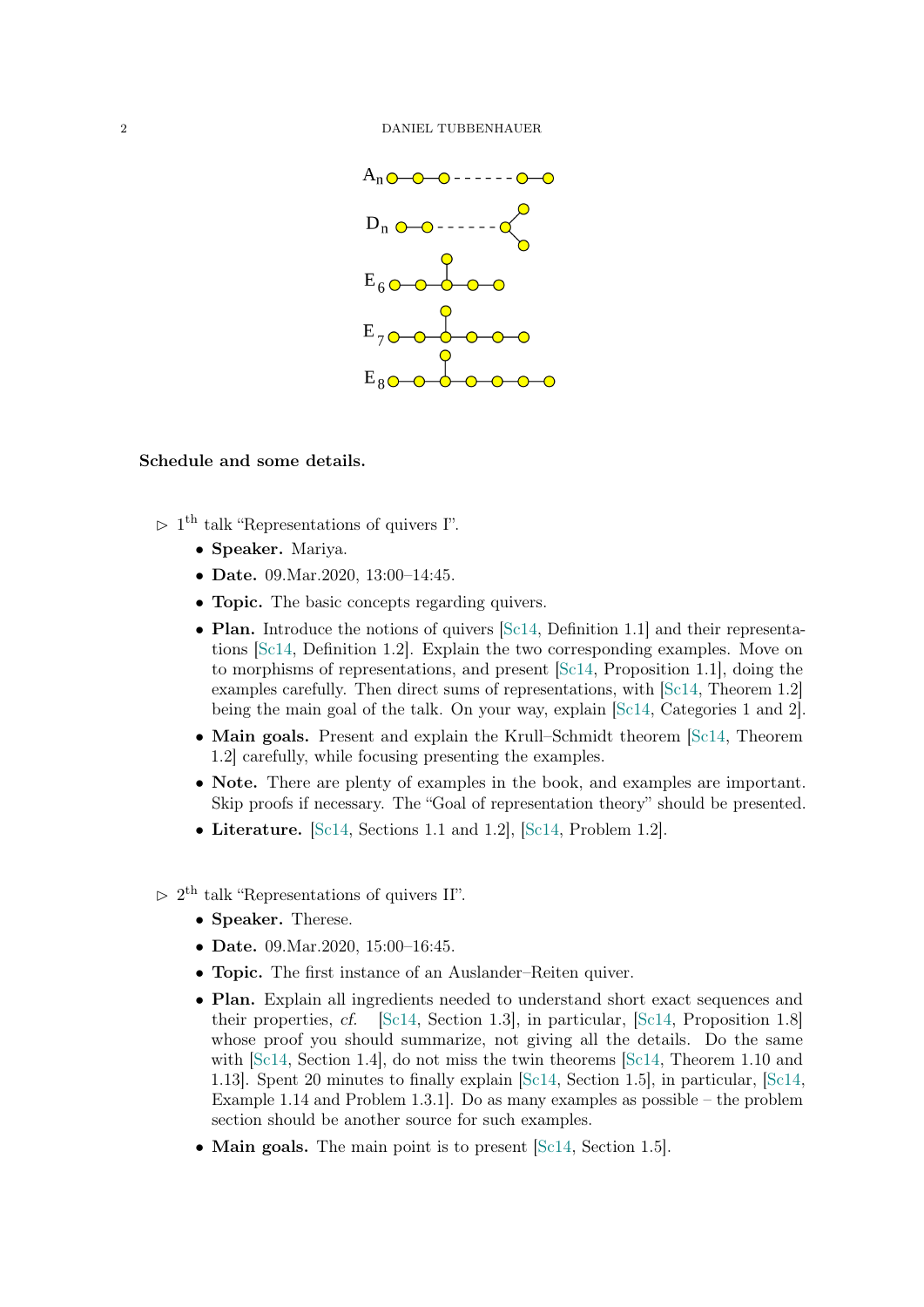- Note. You have quite a bit of material; skip proofs if necessary.
- Literature.  $[Sc14, Sections 1.3, 1.4 and 1.5]$  $[Sc14, Sections 1.3, 1.4 and 1.5]$ , as well as  $[Sc14, Problem 1.3.1]$ .
- $> 3<sup>th</sup>$  talk " Projective and injective representations I".
	- Speaker. Caroline and Rebekka
	- Date. 16. Mar. 2020, 13:00 14:45.
	- Topic. Introduce the concepts of simple, projective and injective representations.
	- Plan. Follow [\[Sc14,](#page-4-0) Section 2.1]: First, introduce simple, projective and injective representations, and present [\[Sc14,](#page-4-0) Examples 2.3 and 2.4]. Follow the book with [\[Sc14,](#page-4-0) Proposition 2.9] being the next main result. Finally, present [\[Sc14,](#page-4-0) Corollary 2.14] as a consequence of [\[Sc14,](#page-4-0) Theorem 2.11]. On your way do [\[Sc14,](#page-4-0) Problem 2.2].
	- Main goals. The representability of representation via projectives [\[Sc14,](#page-4-0) Theorem] 2.11].
	- Note. Please do as many examples as possible, you have plenty of time.
	- Literature. [\[Sc14,](#page-4-0) Section 2.1] and [\[Sc14,](#page-4-0) Problem 2.2].

 $> 4<sup>th</sup>$  talk "Projective and injective representations II".

- Speaker. Angela
- Date. 23. Mar. 2020, 13:00-14:45.
- Topic. Projective and injective resolutions.
- Plan. Follow [\[Sc14,](#page-4-0) Section 2.2]: First, introduce projective and injective resolutions, which always exists [\[Sc14,](#page-4-0) Theorem 2.15]. Second, present [\[Sc14,](#page-4-0) Examples 2.5 and 2.6]. Then define the projective cover and the injective envelope, which are unique [\[Sc14,](#page-4-0) Proposition 2.18]. Among the easiest representations are free ones, which comes next, and  $\left[\text{Sc14}, \text{Corollary } 2.21\right]$  is crucial. Finish with the radical, and present [\[Sc14,](#page-4-0) Problem 2.3.1].
- Main goals. Explain the main properties of projective and injective representations and why they are so much easier than others.
- Note. The presented concepts are not easy to digest, so please do not skip examples.
- Literature. [\[Sc14,](#page-4-0) Section 2.2] and [\[Sc14,](#page-4-0) Problem 2.3.1].
- $> 5<sup>th</sup>$  talk "Projective and injective representations III".
	- Speaker. Genta
	- Date. 30. Mar. 2020, 13:00 14:45.
	- **Topic.** Duality and extensions.
	- Plan. Follow [\[Sc14,](#page-4-0) Sections 2.3 and 2.4]. More precisely, introduce the duality of quivers which show how projectives and injectives are related [\[Sc14,](#page-4-0) Proposition 2.29], but also do [\[Sc14,](#page-4-0) Examples 2.7, 2.8 and 2.9]. After some more properties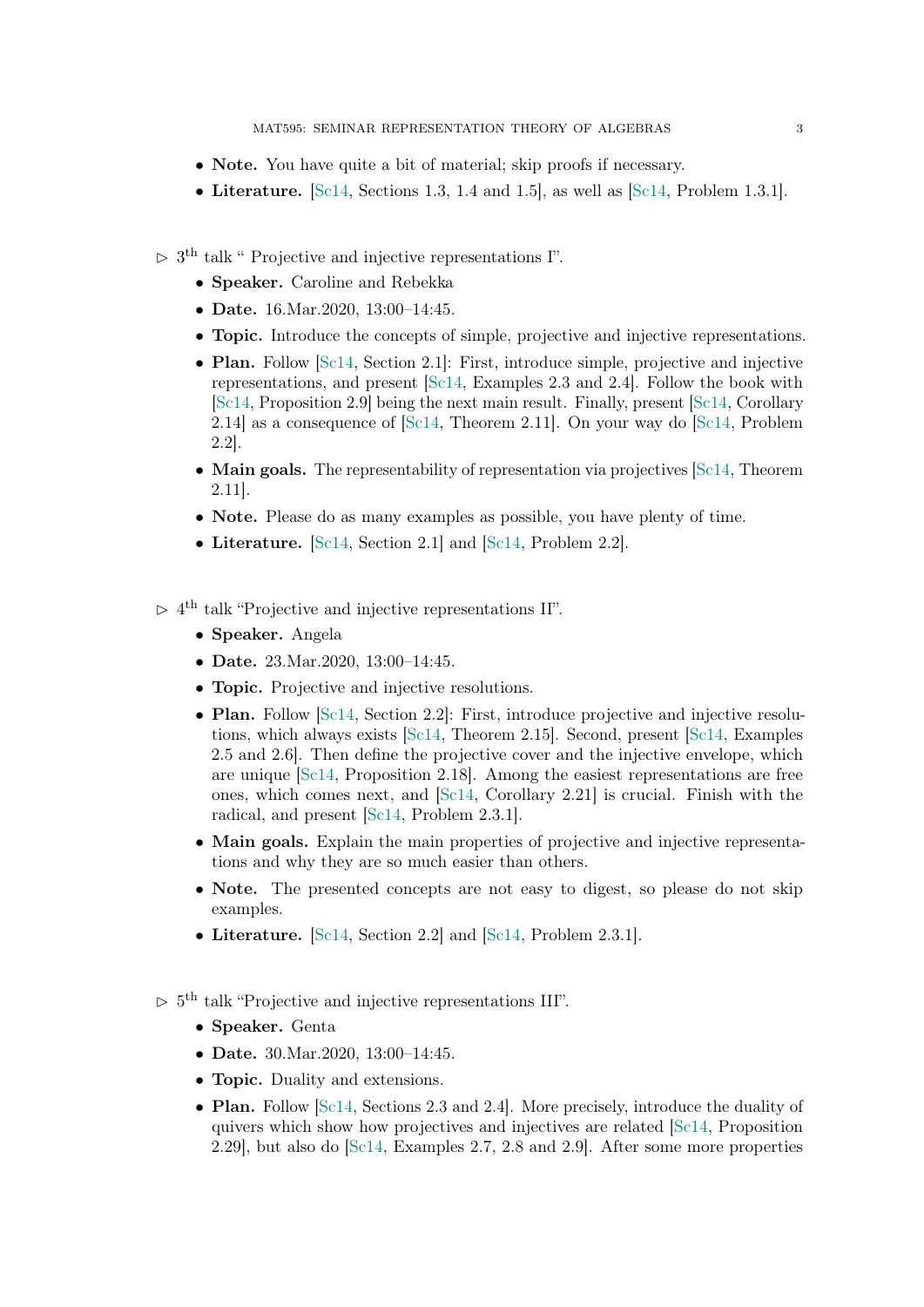## 4 DANIEL TUBBENHAUER

of the Nakayama functors, move on to extensions with the definition and [\[Sc14,](#page-4-0) Examples 2.7, 2.8 and 2.9]

- Main goals. Carefully explain in what sense projectives and injectives are the same.
- Note. You have quite a bit of "categorical material" to cover which needs to be explained carefully. If you are running short on time, then rather skip some proofs.
- Literature. [\[Sc14,](#page-4-0) Sections 2.3 and 2.4].
- $> 6<sup>th</sup>$  talk "Auslander–Reiten quivers".
	- Speaker. Luca and Marius
	- Date. 06.Apr.2020, 13:00-14:45.
	- **Topic.** Auslander–Reiten quivers of type A.
	- Plan. Start with the quiver of type  $A$ , and explain the knitting algorithm and how to compute  $\tau$ -orbits. Illustrate both in type A. Then explain the second and third methods, using Coxeter matrices and, very cute, some geometrical constructions [\[Sc14,](#page-4-0) Section 3.1.3]. Finish with [\[Sc14,](#page-4-0) Section 3.1.4], i.e. explain how to compute various numerical data such as Ext dimensions.
	- Main goals. Explain the ideas of Auslander–Reiten quivers via examples.
	- Note. Examples are key for your talk.
	- Literature. The whole chapter [\[Sc14,](#page-4-0) Section 3.1].
- $\triangleright$  7<sup>th</sup> talk "Gabriel's theorem".
	- Speaker. Mario and Vivien
	- Date. 27.Apr.2020, 13:00-14:45.
	- Topic. More about  $ADE$ .
	- Plan. State Gabriel's theorem [\[Sc14,](#page-4-0) Theorem 3.1], but omit the proof for the time being. Present the Auslander–Reiten quiver of type  $D$  [\[Sc14,](#page-4-0) Section 3.2] and do [\[Sc14,](#page-4-0) Problem 3.1]. Finish in the last 30 minutes by sketching the proof of Gabriel's theorem [\[Sc14\]](#page-4-0), the main ingredient being [\[Sc14,](#page-4-0) Theorem 8.6]. To this end, explain what one needs to know to understand this theorem, i.e. quadratic forms on quivers [\[Sc14,](#page-4-0) Section 8.2].
	- Main goals. Gabriel's theorem [\[Sc14,](#page-4-0) Theorem 3.1].
	- Note. You have plenty of time, so do the examples carefully. You can also present some more examples from the problem section.
	- Literature. [\[Sc14,](#page-4-0) Sections 3.2 and 3.3] and also [\[Sc14,](#page-4-0) Problem 3.1]. Moreover, bits of [\[Sc14,](#page-4-0) Chapter 8].
- $> 8^{\text{th}}$  talk "Algebras and modules I".
	- Speaker. Emre and Lily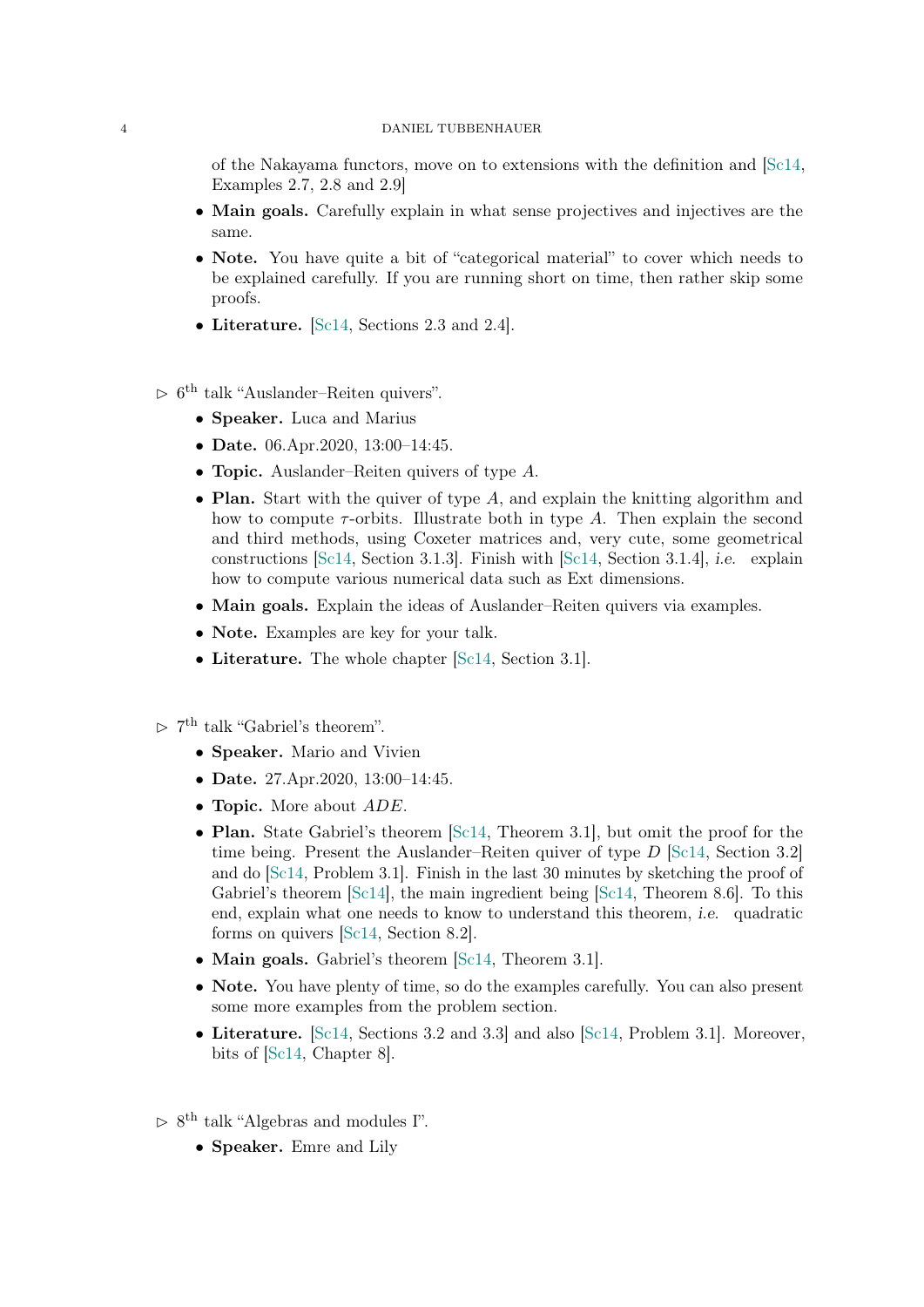- Date. 04. May. 2020, 13:00 14:45.
- **Topic.** The path algebra of a quiver.
- Plan. First, recall some basic notions from ring theory [\[Sc14,](#page-4-0) Section 4.1]. (Be brief.) Go on to algebras [\[Sc14,](#page-4-0) Section 4.2] and explain all examples in [\[Sc14,](#page-4-0) Example 4.2]. Then comes then main concept, the path algebra, where you should spend some time explaining it, e.g. via [\[Sc14,](#page-4-0) Example 4.3]. After [\[Sc14,](#page-4-0) Proposition 4.4], finish by explaining modules of algebras with [\[Sc14,](#page-4-0) Example 4.6] being the last thing to be discussed.
- Main goals. Define algebras and modules and make the connection to quivers.
- Note. At one point while you discuss algebras present [\[Sc14,](#page-4-0) Problem 4.5].
- Literature.  $\text{[Sc14, Chapter 4]}$  $\text{[Sc14, Chapter 4]}$  $\text{[Sc14, Chapter 4]}$  to (including)  $\text{[Sc14, Example 4.6]},$  as well as  $\text{[Sc14]}$ Problem 4.5].
- $> 9<sup>th</sup>$  talk "Algebras and modules II".
	- Speaker. Stephan
	- Date. 11. May. 2020, 13:00 14:45.
	- Topic. Idempotents.
	- Plan. Start with [\[Sc14,](#page-4-0) Example 4.7] and explain Nakayama's lemma and its consequences. Up next is the decomposition of modules using idempotents [\[Sc14,](#page-4-0) Section 4.4], which is crucial. Continue and explain all ingredients needed to prove the important [\[Sc14,](#page-4-0) Corollary 4.20].
	- Main goals. Explain and state [\[Sc14,](#page-4-0) Corollary 4.20].
	- Note. Please do not forget to do the example, e.g. [\[Sc14,](#page-4-0) Examples 4.12 and 4.13].
	- Literature. [\[Sc14,](#page-4-0) Example 4.7] to the end of the chapter.
- $> 10^{th}$  talk "Quivers with relations".
	- Speaker. Lucy and Simon
	- Date. 18. May. 2020, 13:00 14:45.
	- **Topic.** Answering the question "Why do we care?".
	- Plan. Summarize  $\lbrack \mathcal{S}c14,$  Sections 5.1 and 5.2. Also mention the remaining sections in this chapter, but be brief. Rather present some problems as [\[Sc14,](#page-4-0) Problems 5.1, 5.2 and 5.3] and [\[Sc14,](#page-4-0) Problems 5.7, 5.8 and 5.9].
	- Main goals. Explain [\[Sc14,](#page-4-0) Remark 5.3] and also [Sc14, Theorem 5.4].
	- Note. This is a bit open-ended. Summarize the chapter  $\lceil \text{Sc14}, \text{Chapter 5} \rceil$  without going to much into details.
	- Literature. [\[Sc14,](#page-4-0) Chapter 5].

#### **REFERENCES**

<span id="page-4-0"></span>[Sc14] R. Schiffler. Quiver representations. CMS Books in Mathematics/Ouvrages de Mathématiques de la SMC. Springer, Cham, 2014.